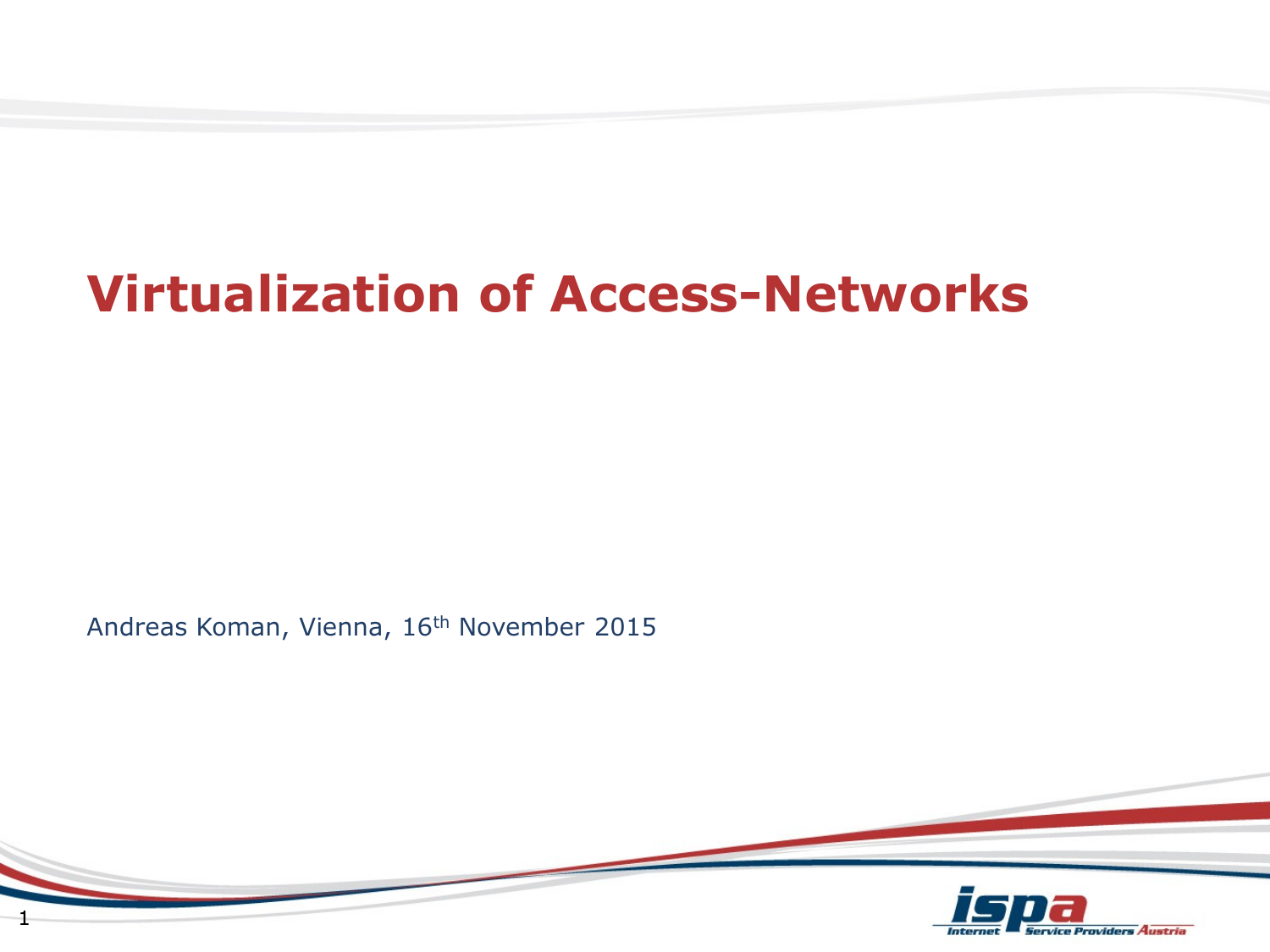## **ISPA - Internet Service Providers Austria**

- Founded **1997**
- Represents over **200** members in the areas of **Access, Hosting, Content & Services**
- **Two thirds** with less than 25 employees



#### **www.stopline.at**

**Austrian Report Centre against child pornography and national socialism on the Internet**

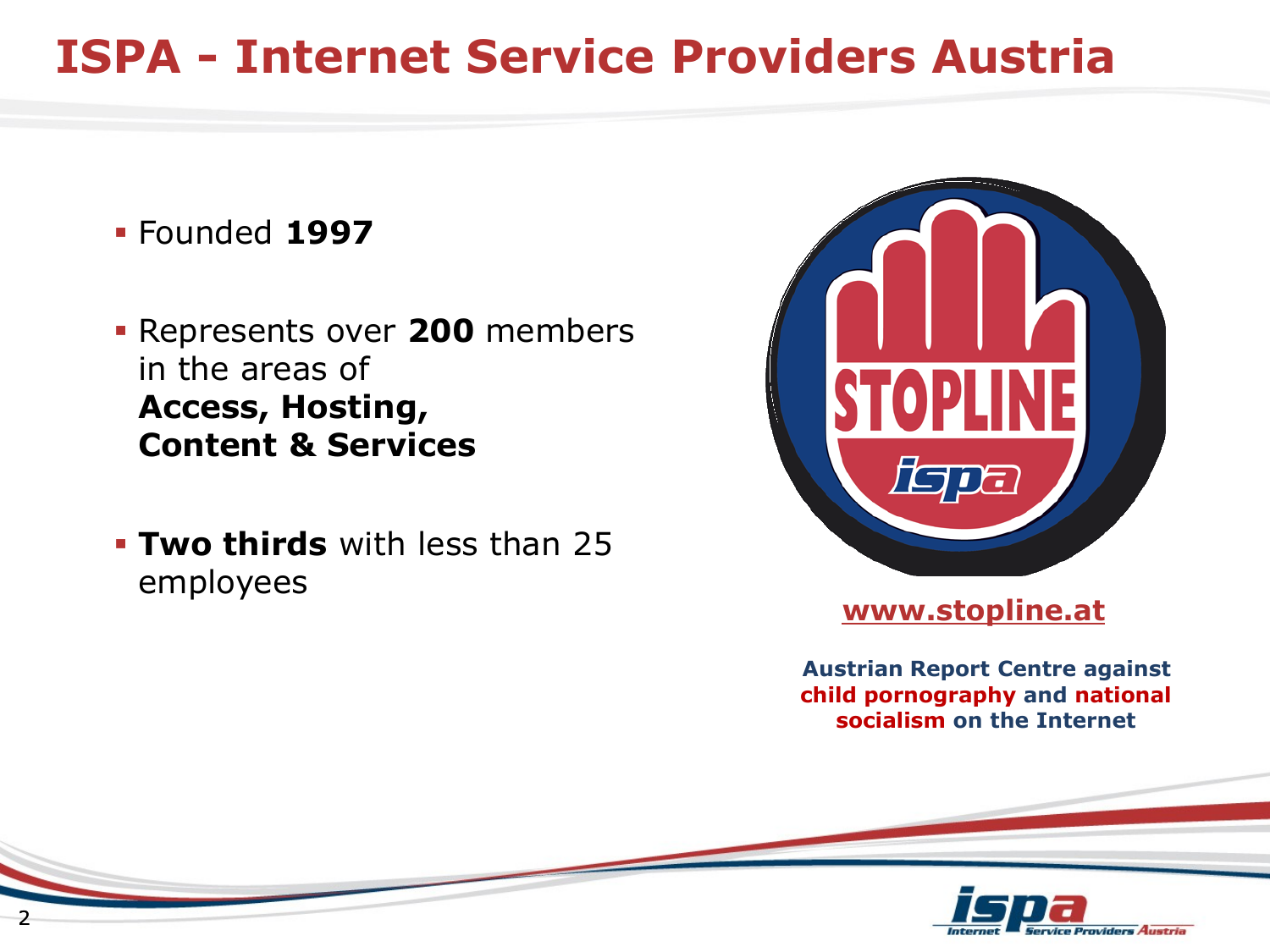## **Topics**

 **The virtualization of fixed-line accessnetworks – status**

- **How can competition and diversity of services be promoted on the fixed-line broadband-market?**
- **ISPA's expectations towards a future EU regulatory framework for electronic communication**

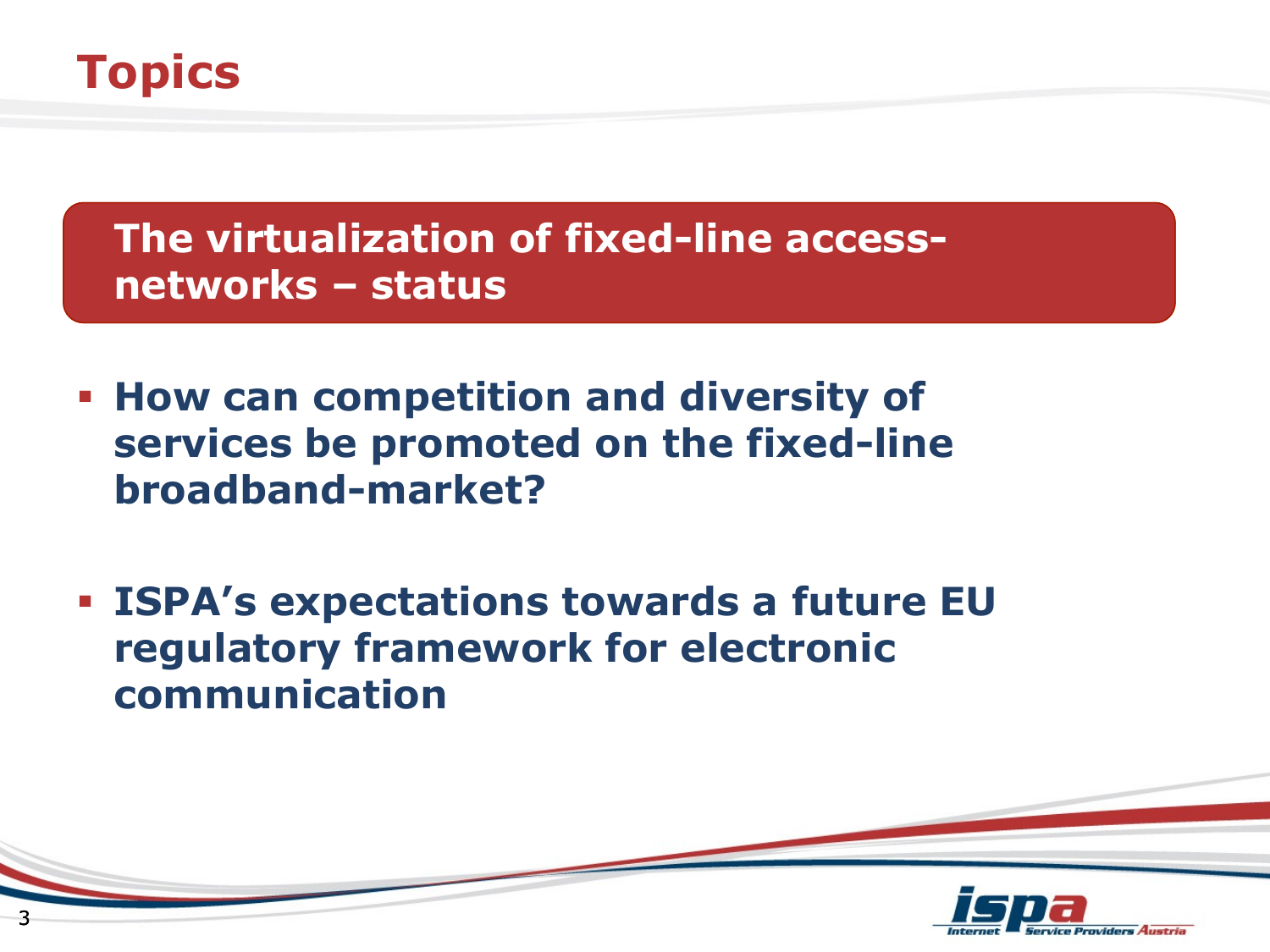## **Fixed-line access-network deployment scenarios**

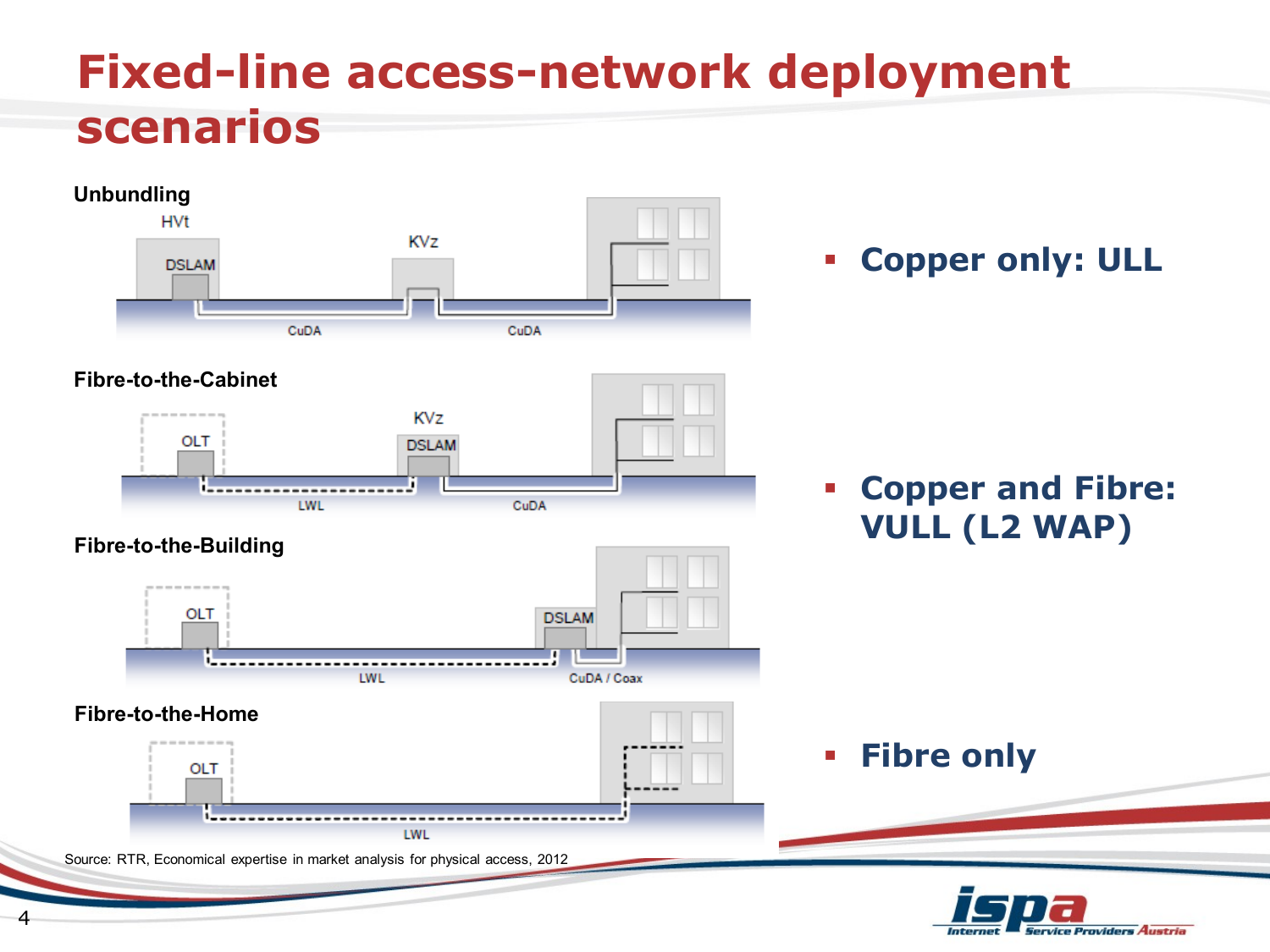Physical unbundling is in use for legacy copper lines, but is not technically possible or economically viable for NGA deployment given the architecture chosen by the incumbent operator, due to:

- lower economies of scale at the street cabinet (than at the CO/MDF)
- the introduction of vectoring in case of FTTC/B

Source: BEREC, Common Characteristics of Layer 2 Wholesal Access Products in the European Union

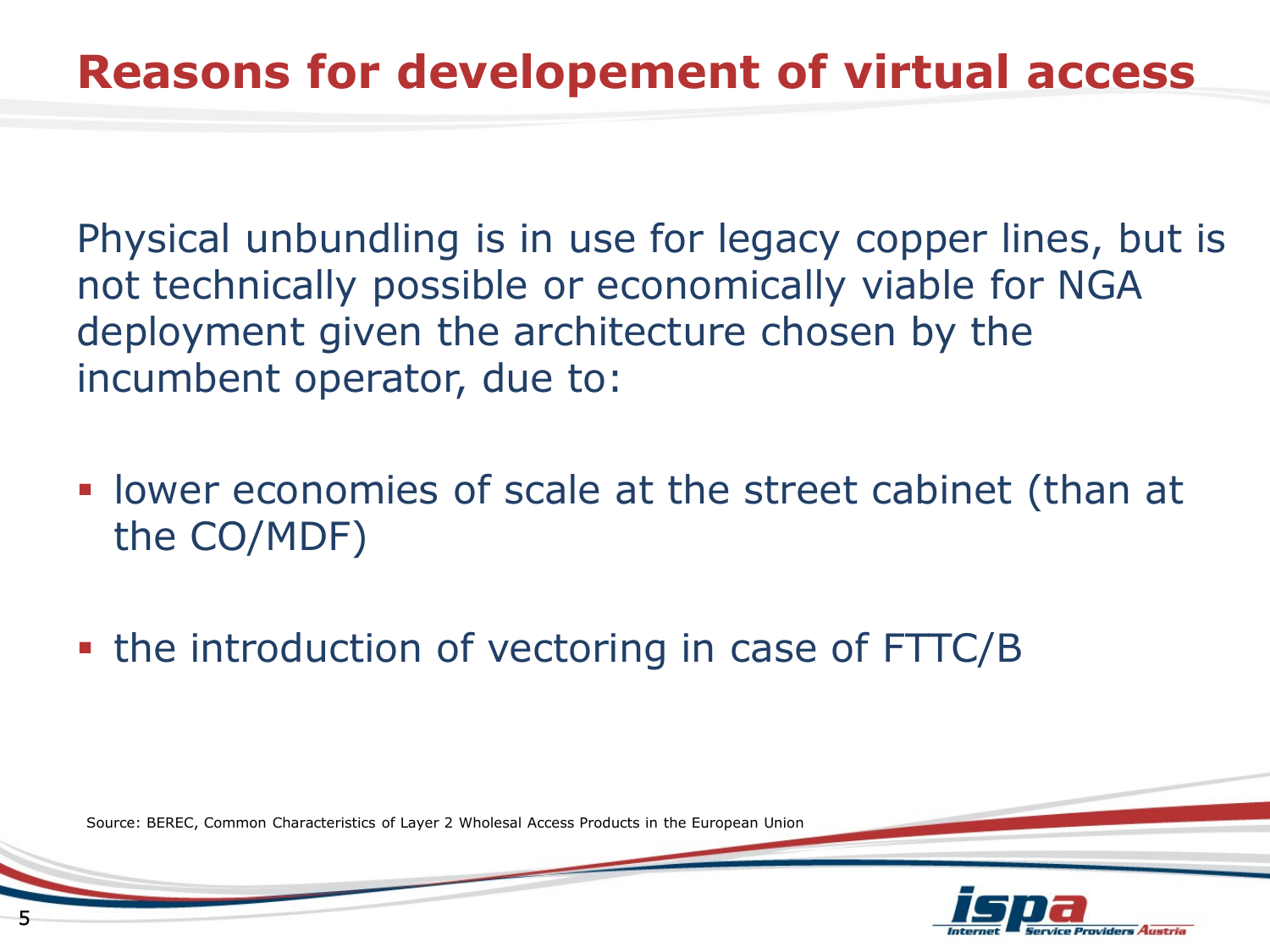## **Virtual Unbundling**



- Modular layer 2 bitstream product based on Ethernet technology
- Best effort replacement for unbundled copper loop (shall allow similar degree of innovation as physical unbundling, transparency of communications in higher layers, control of relevant connection parameters, degree of un/contended bandwidth etc.)

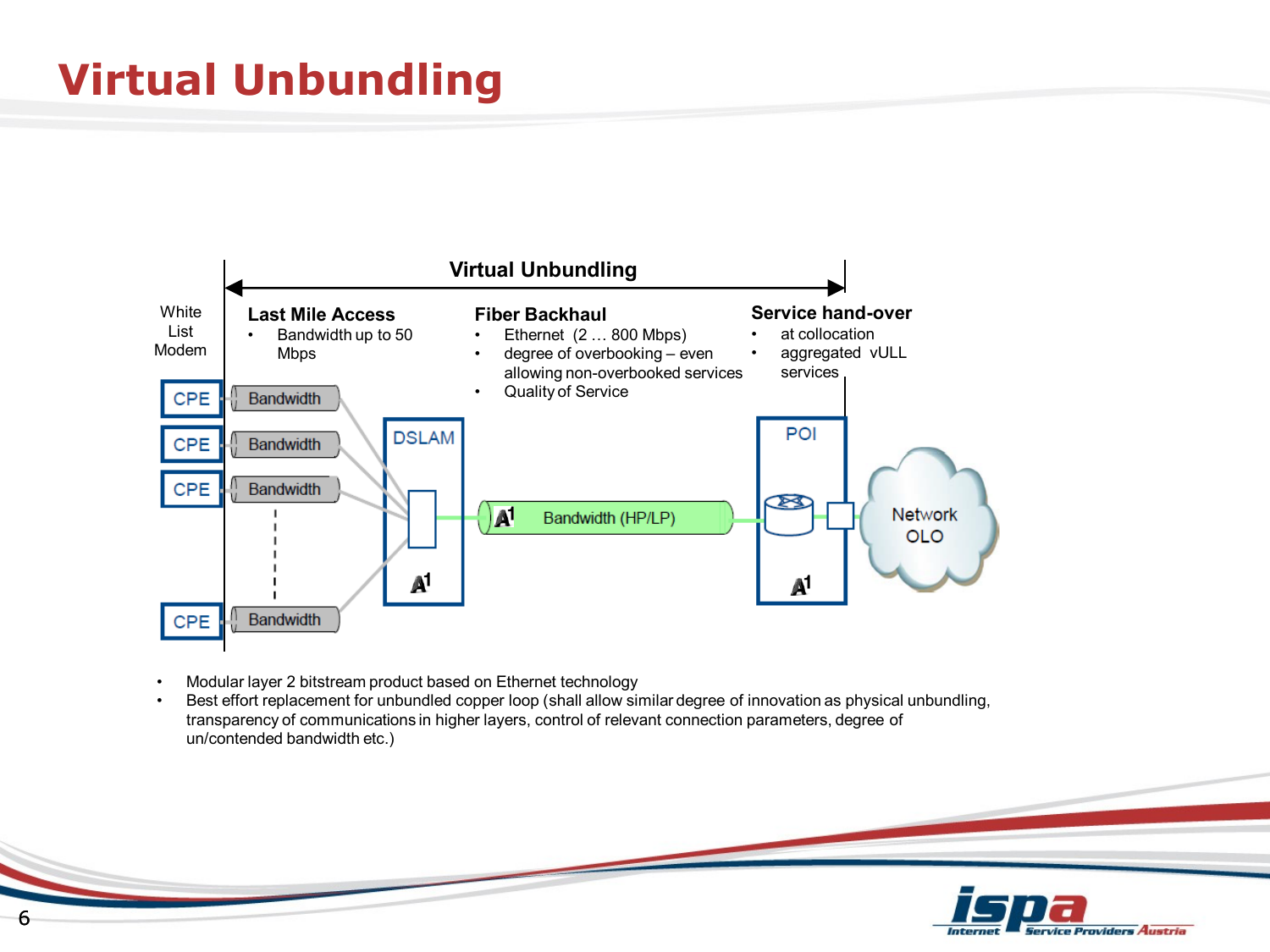## **Development of the Austrian fixed-line broadband-market**



Dezember 1999 - Dezember 2014

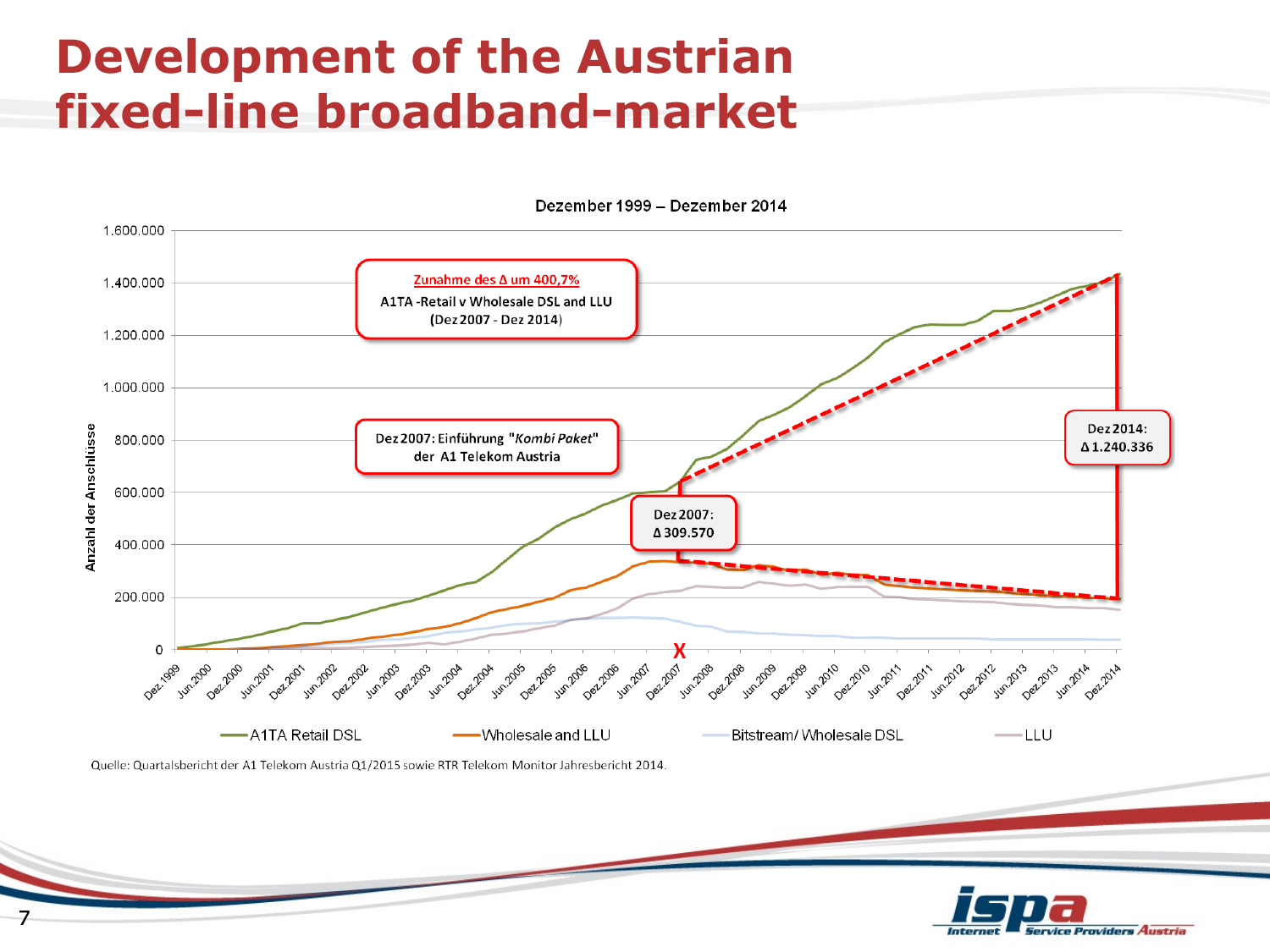## **Status of virtualization of ULL in Austria (estimation)**



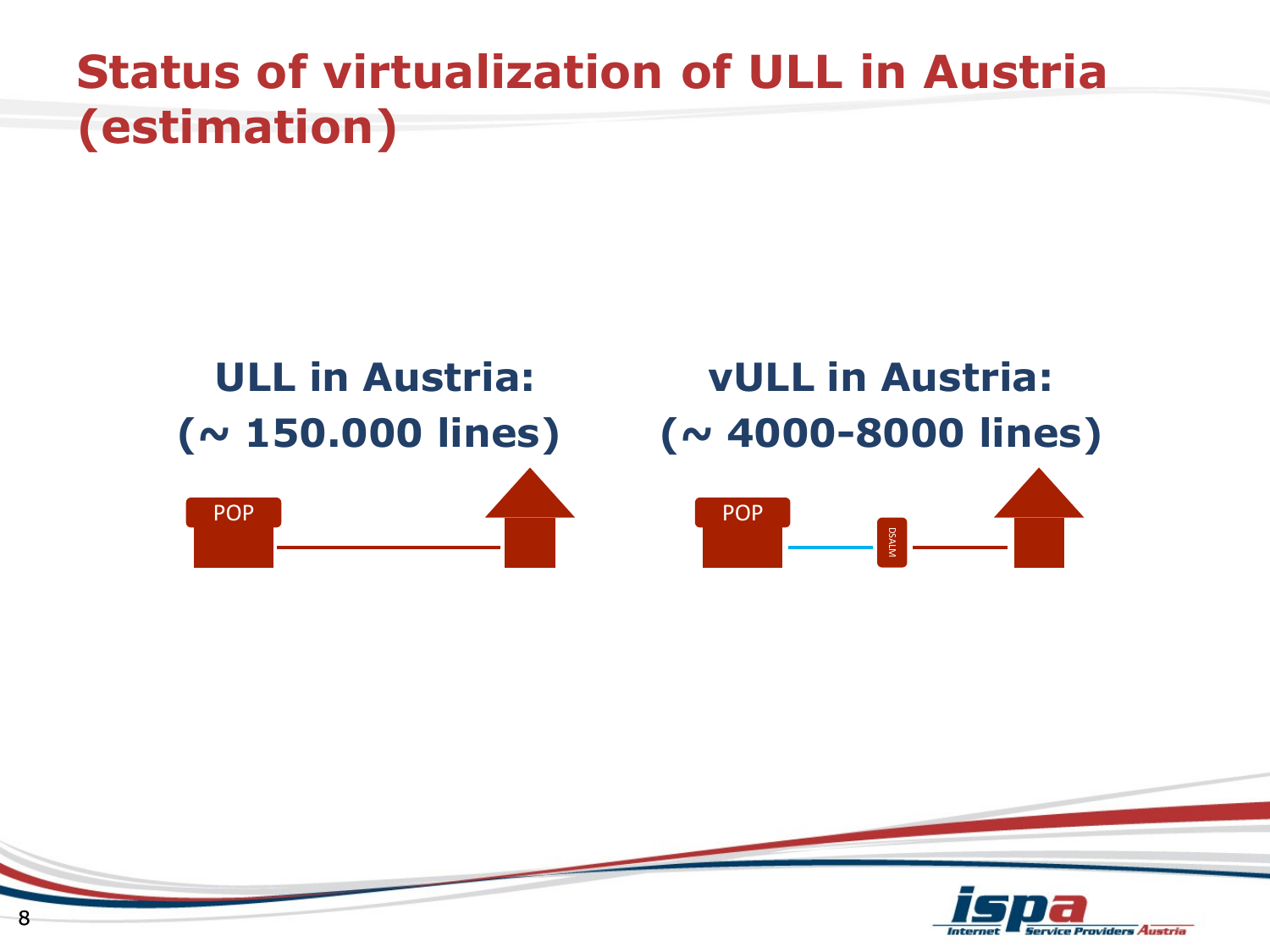

 **The virtualization of fixed-line accessnetworks – status**

 **How can competition and diversity of services be promoted on the fixed-line broadband-market?**

 **ISPA's expectations towards a future EU regulatory framework for electronic communication**

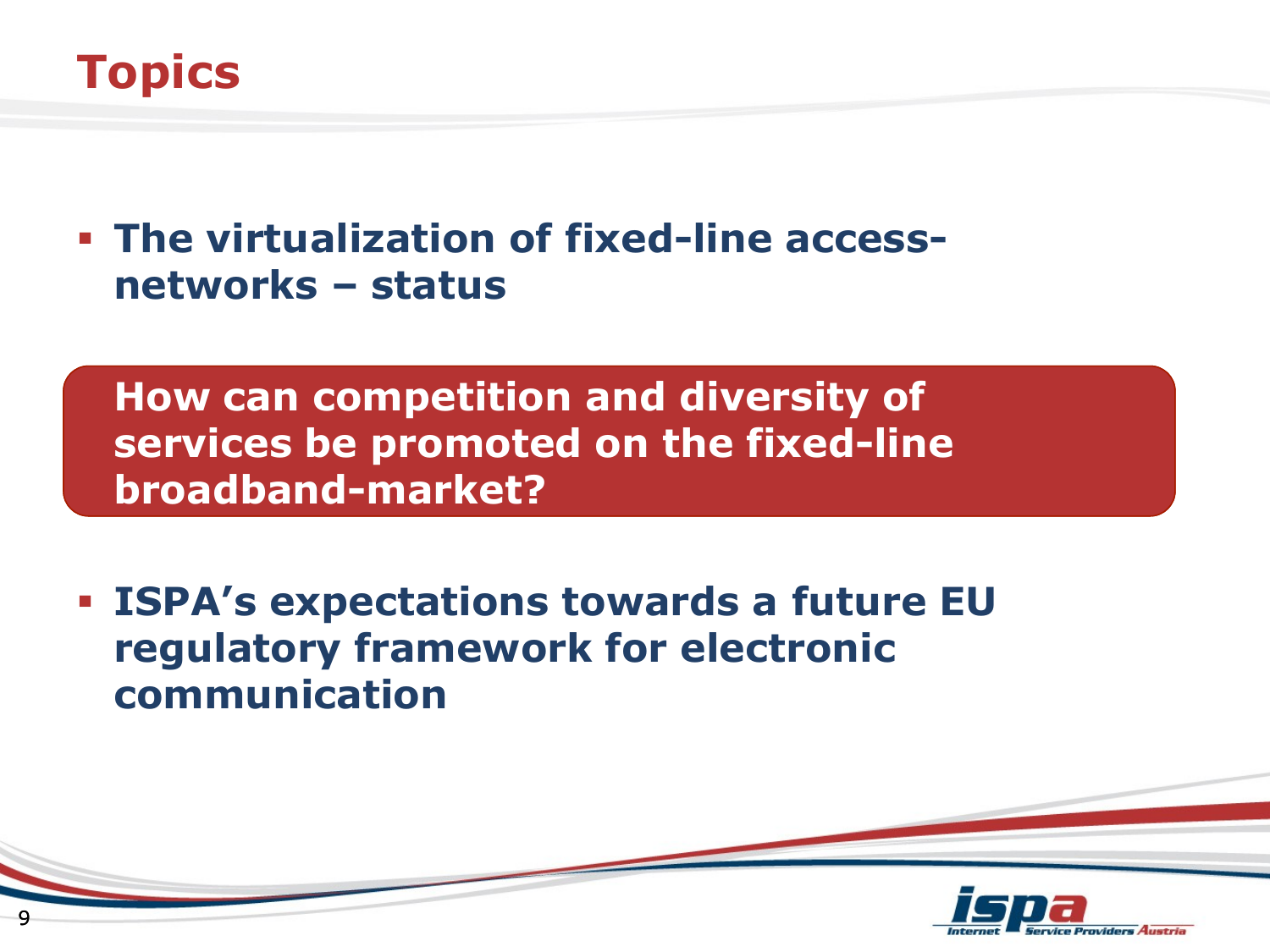# **Higher technical complexity of virtual access compared to ULL**

#### **Technical Features - Common characteristics of European Virtual Access Products (L2 WAP)**

- **Technology:** The L2 WAP is based on Ethernet.
- **Availability**: The L2 WAP is (or will be) available at least in NGA rollout areas.
- **CPE/Modem**: ANOs can use and configure their own CPE/modems at least in case of FTTC/B.
- **Bandwidth**: ANOs have the possibility to control the speed of their services within the limit(s) of the bandwidth profile(s) of the subscriber access line.
- **Quality of Service**: The L2 WAP provides at least ostensibly uncontended bandwidth or a bandwidth with a defined QoS.
- **Traffic Prioritization**: The L2 WAP supports different traffic priorities.
- **Number of VLANs**: The L2 WAP provides several VLANs per end user unless additional wholesale products are available.
- **Customer Identification**: The L2 WAP enables ANOs to identify their end users.
- **Security:** The L2 WAP enables ANOs to apply security measures.

Source: BEREC, Common Characteristics of Layer 2 Wholesal Access Products in the European Union

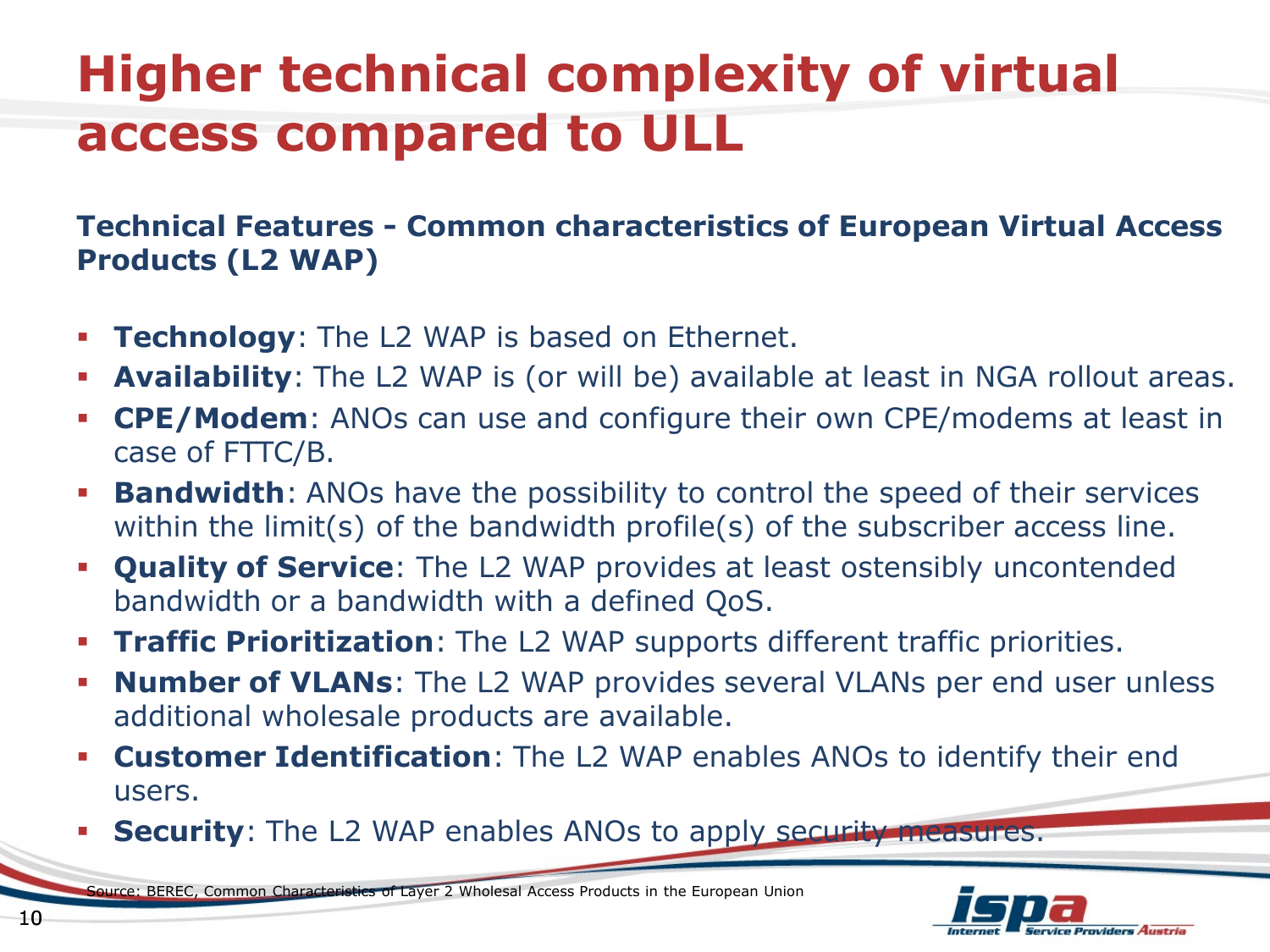## **Technical constraints of VULL product for virtualisation of applied access technologies**

Based on Austrian currently used technologies and VULL standard offer:

| Access Technology             | Category |
|-------------------------------|----------|
| ADSL2+                        | Α        |
| VDSL <sub>2</sub>             | Α        |
| SHDSL/PTM 1-4-pair (ISAM)     | Α        |
| SHDSL/PTM 1-4 pair            | B        |
| <b>SHDSL/PTM 5-8 pair</b>     | С        |
| <b>SHDSL/ATM</b>              | С        |
| <b>POTS</b>                   | C        |
| <b>ISDN</b>                   | C        |
| <b>PDH HDSL/SDSL (legacy)</b> | C        |
|                               |          |

#### **Category**

**A**: access technology within scope of VULL Standard Offer - FULL compliant to VULL specification

**B**: access technology within scope of VULL Standard Offer - MAYBE compliant to VULL specification (NOT yet tested) OR adaptions required

**C**: access technology NOT within scope of VULL Standard Offer - no direct migration path to VULL available

**VULL**: virtual unbundling (forced and regulary)

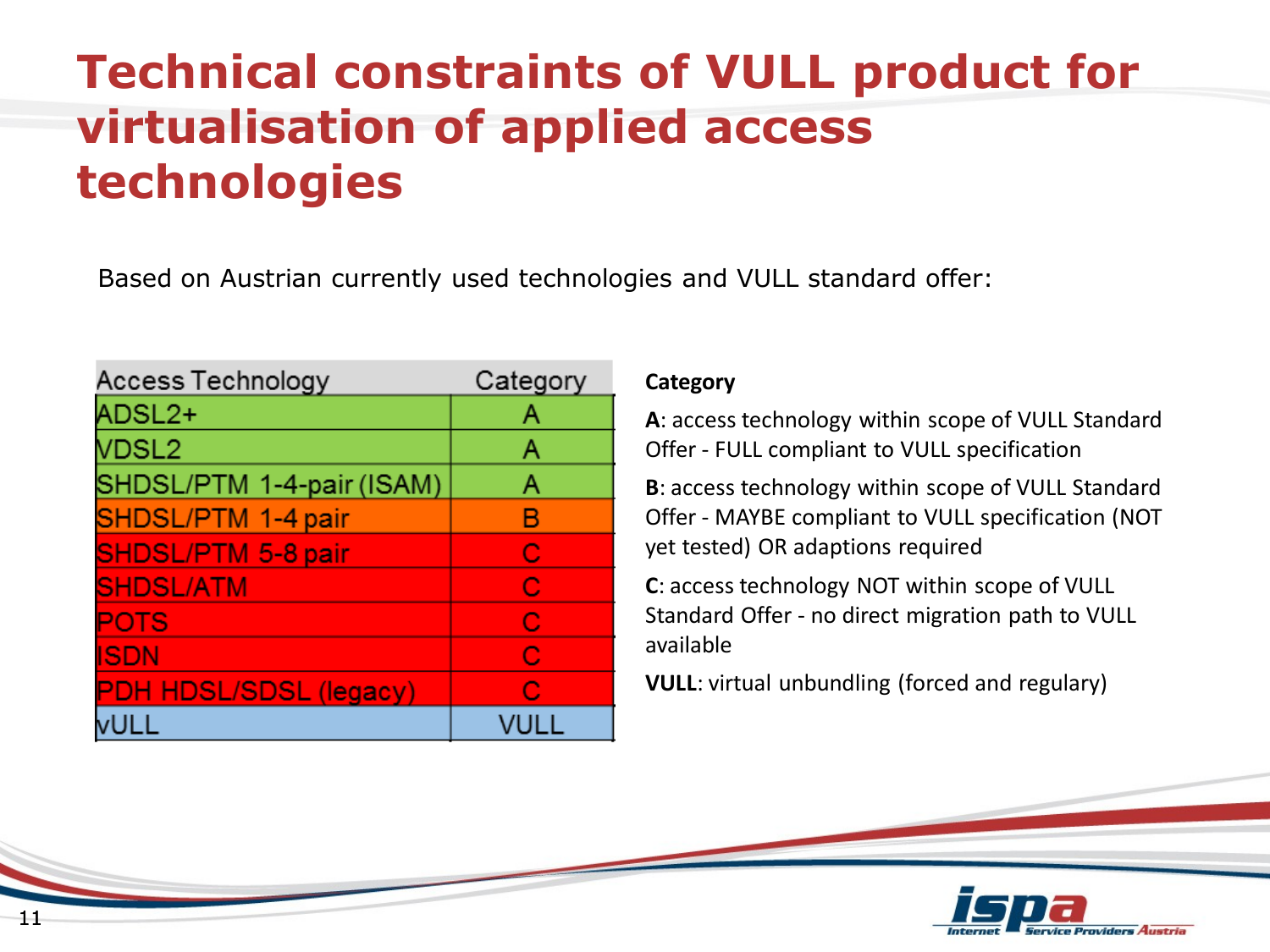- **Ensure a certain degree of technical flexibility** and differentiation - as it is currently possible using ULL - in order to avoid turning ANOs into pure resellers
- **Enable configuration access or multi-client** capability of the systems

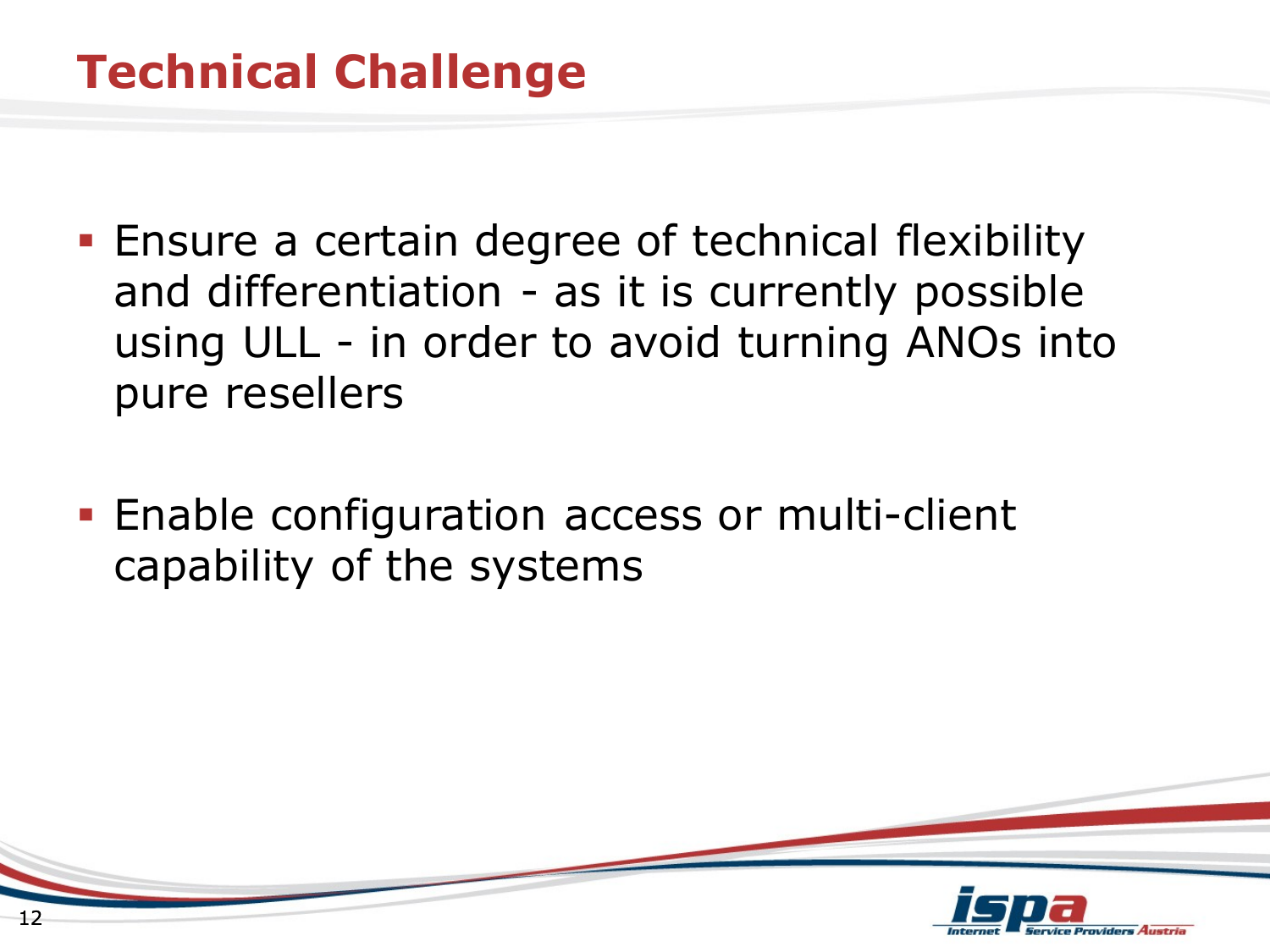### **ULL vs. VULL wholesale prices in Austria**



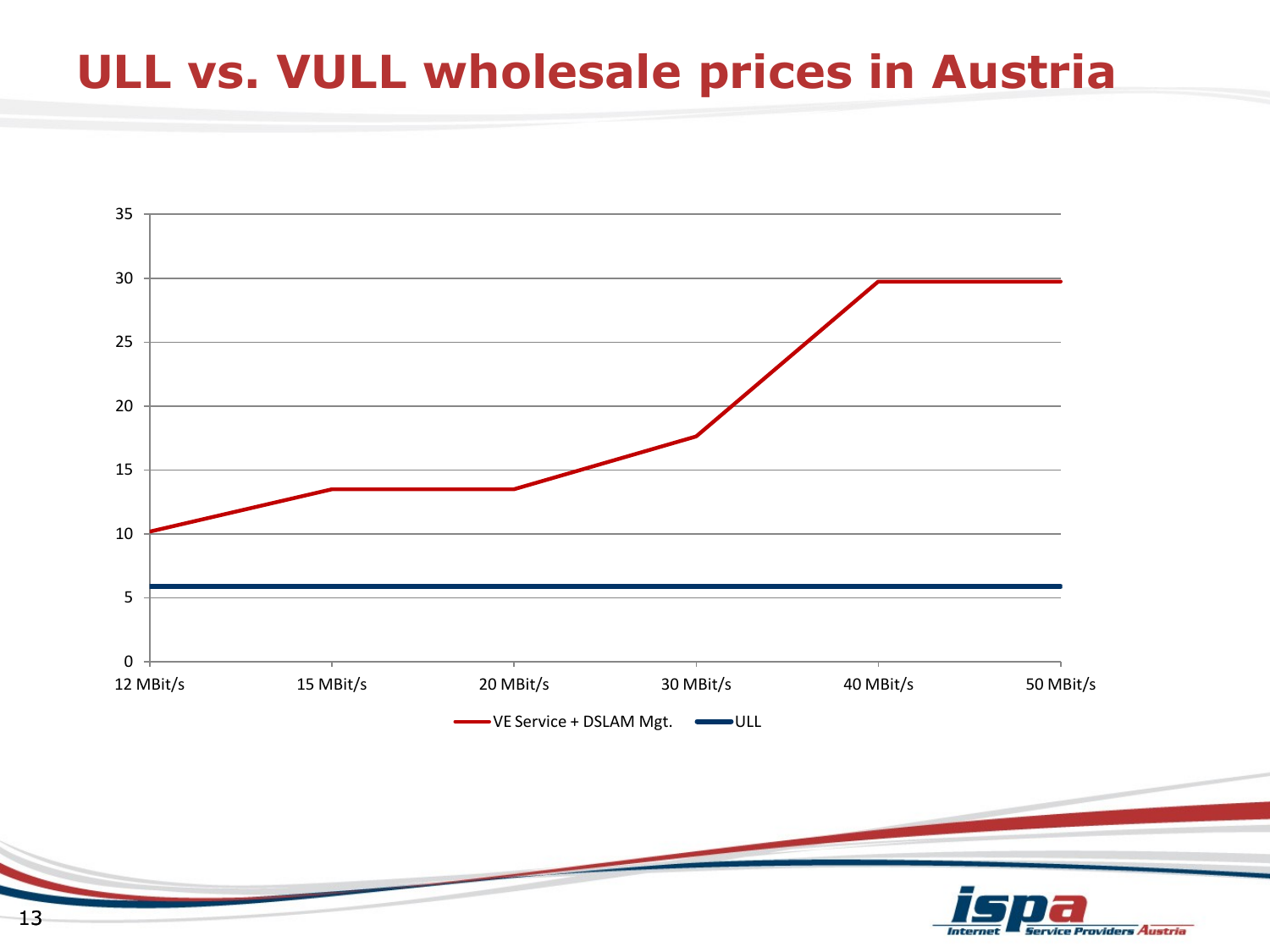**Introduce a wholesale price structure and** tariff levels comparable to ULL prices, whereas a minor variability depending on bandwidth might be justified

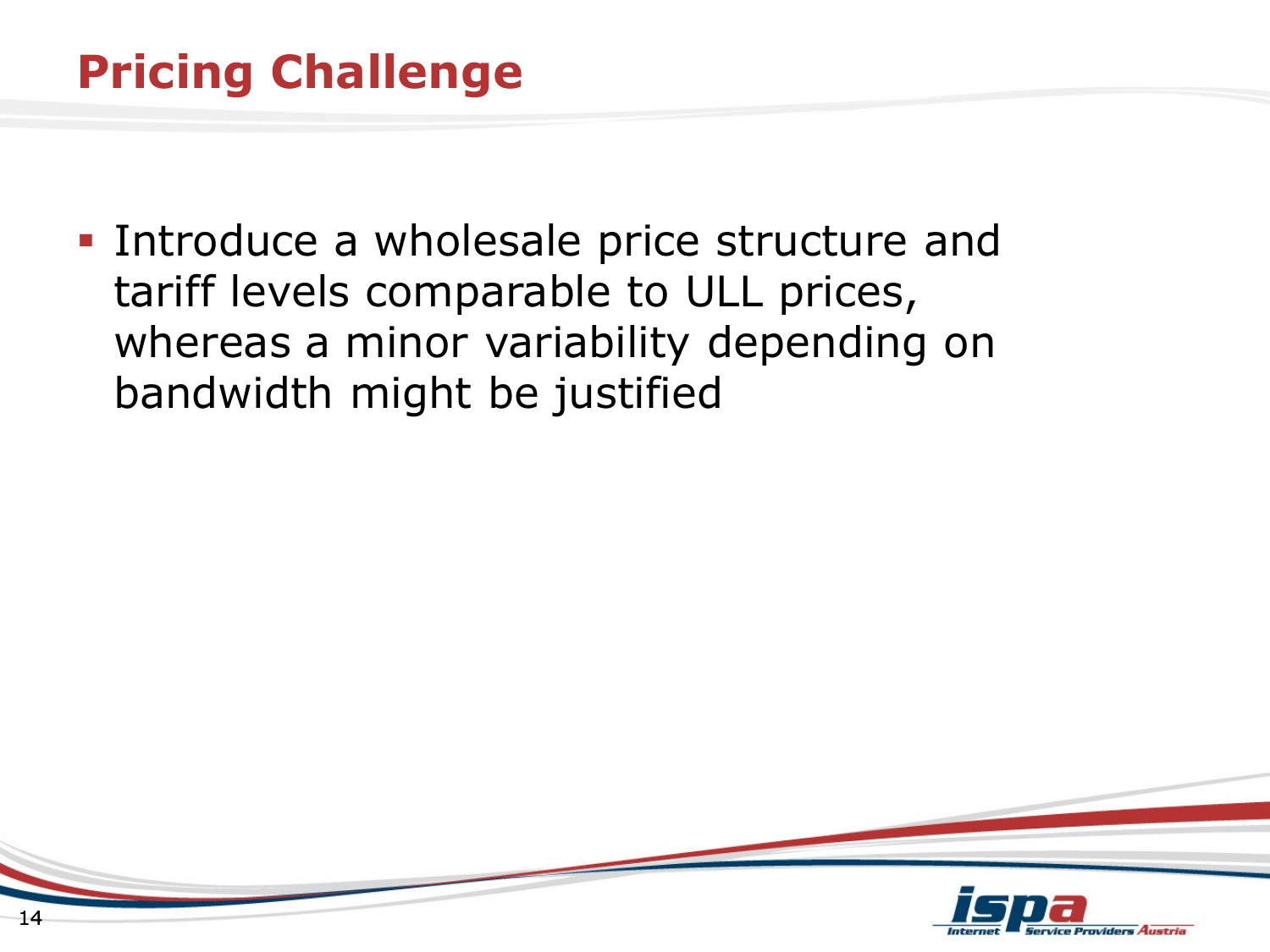

- **The virtualization of fixed-line accessnetworks – status**
- **How can competition and diversity of services be promoted on the fixed-line broadband-market?**

 **ISPA's expectations towards a future EU regulatory framework for electronic communication**

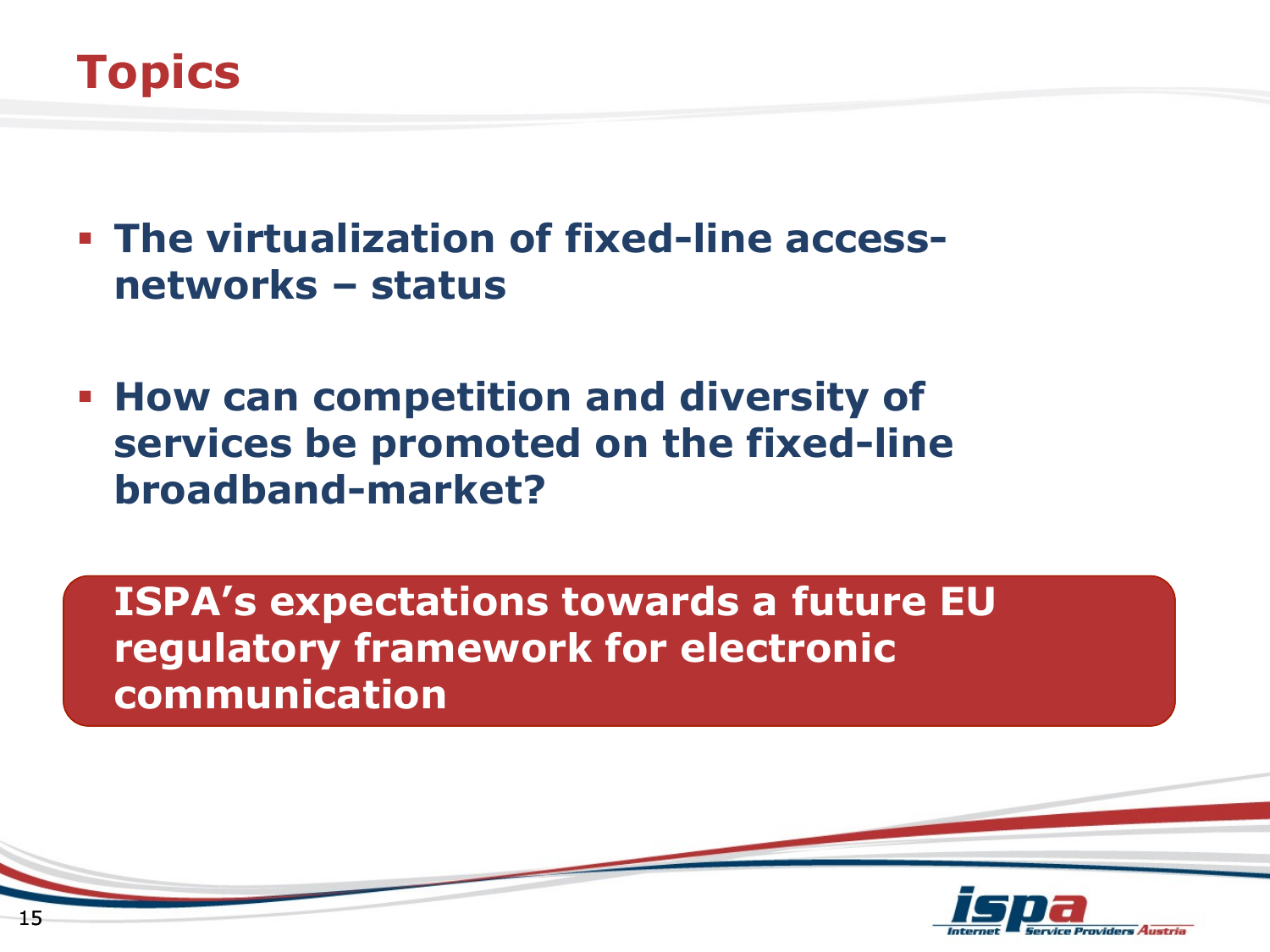## **Expectations (1)**

- The priority of the EU-regulatory framework should be the safeguarding of competition in the transition to "all-IP" rather then incentivising the migration to "all IP" networks by withdrawing access regulation
- **The development of the virtualisation should follow the** natural deployment of NGA, because in many countries physical unbundling is still possible and viable despite NGA roll out
- Technological impossibility of physical unbundling should be the only reason to impose migration to a Layer 2 WAP on ANO

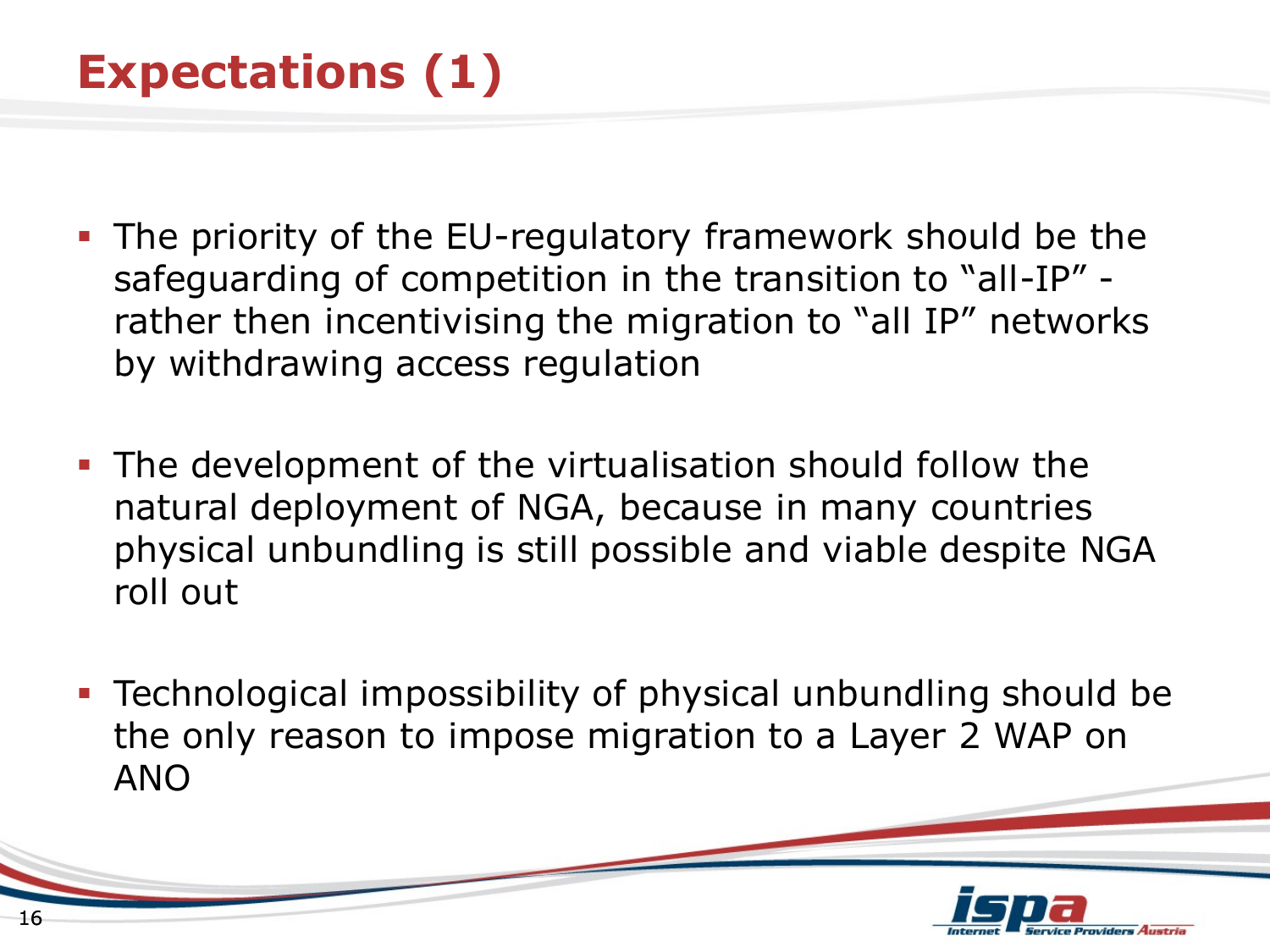- **The specifics of the national markets and the different** business strategies of ANO should be considered ("one-sizefits-all", a pan-European L2 WAP are not a solution)
- Access regulation and the inclusion of virtual access is vital for the provision of competitive end-user products by ANOs
- **Promotion of competition has been a win-win-win from a** consumer, industry and investor perspective in the past, thus the EU-regulatory framework should keep its procompetitive approach